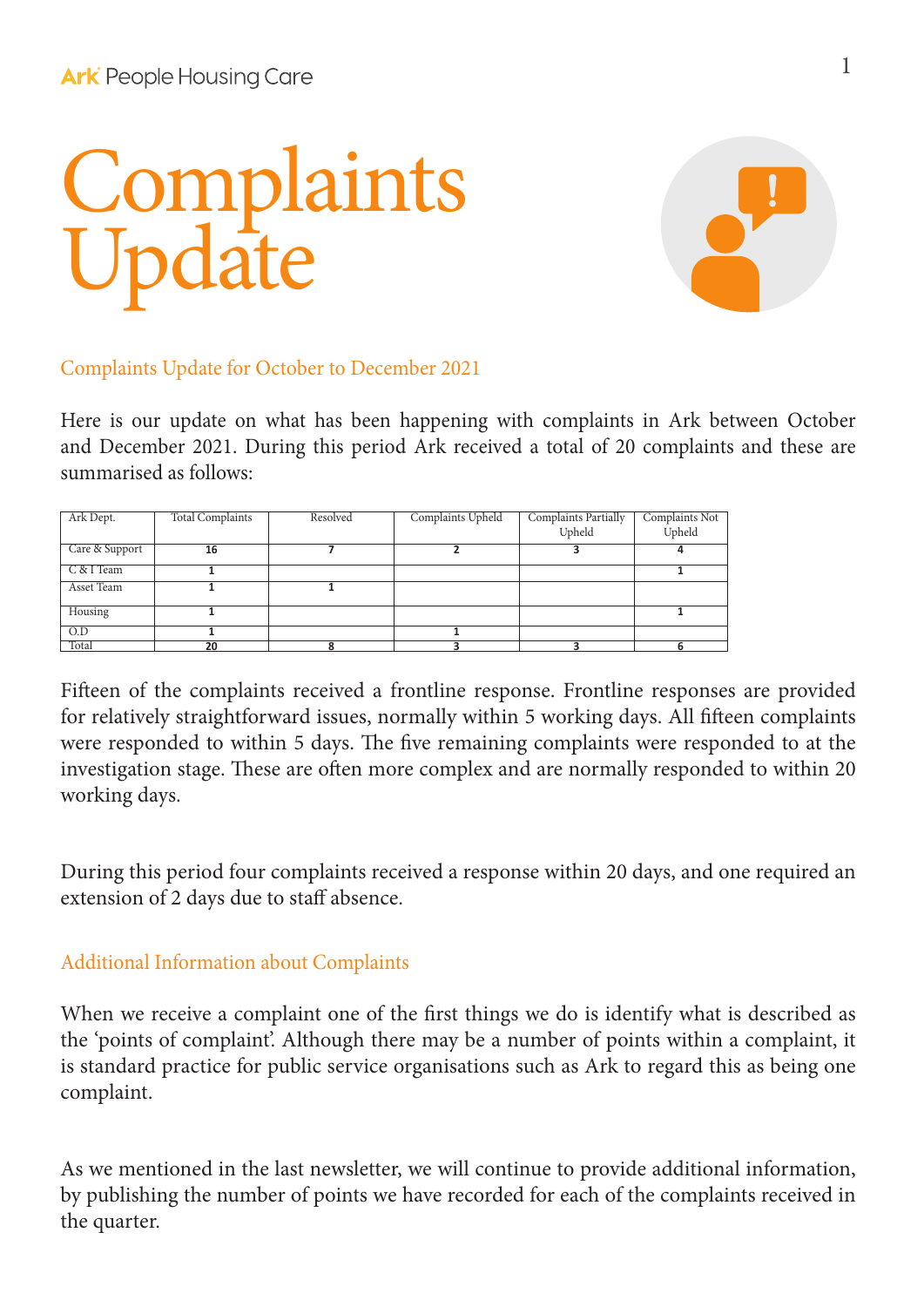These are shown below in the table:

| Ark Dept.        |                 | No of points of             | Points          | Points of complaint | Points Partially          | Points Not      |
|------------------|-----------------|-----------------------------|-----------------|---------------------|---------------------------|-----------------|
|                  |                 | $\frac{\text{complain}}{1}$ | Resolved        | Upheld              | $\frac{\text{Upheld}}{1}$ | Upheld          |
| Care and         | $\overline{1}$  |                             |                 |                     |                           |                 |
| Support          | $\overline{2}$  | $\overline{2}$              |                 | $\overline{2}$      |                           |                 |
|                  | $\overline{3}$  | $\overline{1}$              | $\overline{1}$  |                     |                           |                 |
|                  | $\overline{4}$  | $\overline{1}$              | $\overline{1}$  |                     |                           |                 |
|                  | $\overline{5}$  | $\overline{1}$              |                 |                     |                           | $\overline{1}$  |
|                  | $\overline{6}$  | $\overline{5}$              |                 | $\overline{3}$      | $\overline{1}$            | $\overline{1}$  |
|                  | $\overline{7}$  | $\overline{1}$              |                 |                     |                           | $\overline{1}$  |
|                  | $\overline{8}$  | $\overline{6}$              | $\overline{6}$  |                     |                           |                 |
|                  | $\overline{9}$  | $\overline{3}$              |                 |                     |                           | $\overline{3}$  |
|                  | 10              | $\overline{1}$              | $\overline{1}$  |                     |                           |                 |
|                  | $\overline{11}$ | $\overline{1}$              | $\overline{1}$  |                     |                           |                 |
|                  | $\overline{12}$ | $\overline{1}$              | $\overline{1}$  |                     |                           |                 |
|                  | 13              | $\overline{1}$              |                 | $\overline{1}$      |                           |                 |
|                  | 14              | $\overline{1}$              | $\overline{1}$  |                     |                           |                 |
|                  | $\overline{15}$ | $\overline{3}$              | $\overline{3}$  |                     |                           |                 |
|                  | 16              | $\overline{2}$              |                 | $\overline{1}$      |                           | $\overline{1}$  |
| C & I            | $\overline{1}$  | $\overline{3}$              |                 |                     |                           | $\overline{3}$  |
| Asset            | $\overline{1}$  | $\overline{1}$              | $\overline{1}$  |                     |                           |                 |
| Housing          | $\overline{1}$  | $\overline{1}$              |                 |                     |                           | $\overline{1}$  |
| $\overline{O.D}$ | $\overline{1}$  | $\overline{1}$              |                 | $\overline{1}$      |                           |                 |
| Total            | $\overline{20}$ | $\overline{37}$             | $\overline{16}$ | $\overline{8}$      | $\overline{2}$            | $\overline{11}$ |

Ark uses complaints as a means of improving our services whenever possible.

Complaints in this quarter have been analysed, and as result of mistakes being made in relation to the way in which staff implemented policies and procedures, plans have been put in place to rectify this.

## Resolving Complaints

Guidance from the SPSO over the last decade has emphasised the importance of taking every opportunity to resolve complaints at the first point of contact. Following the consultation period for their revised Model Complaints Handling Procedure the SPSO now includes a new outcome category for complaints called resolved.